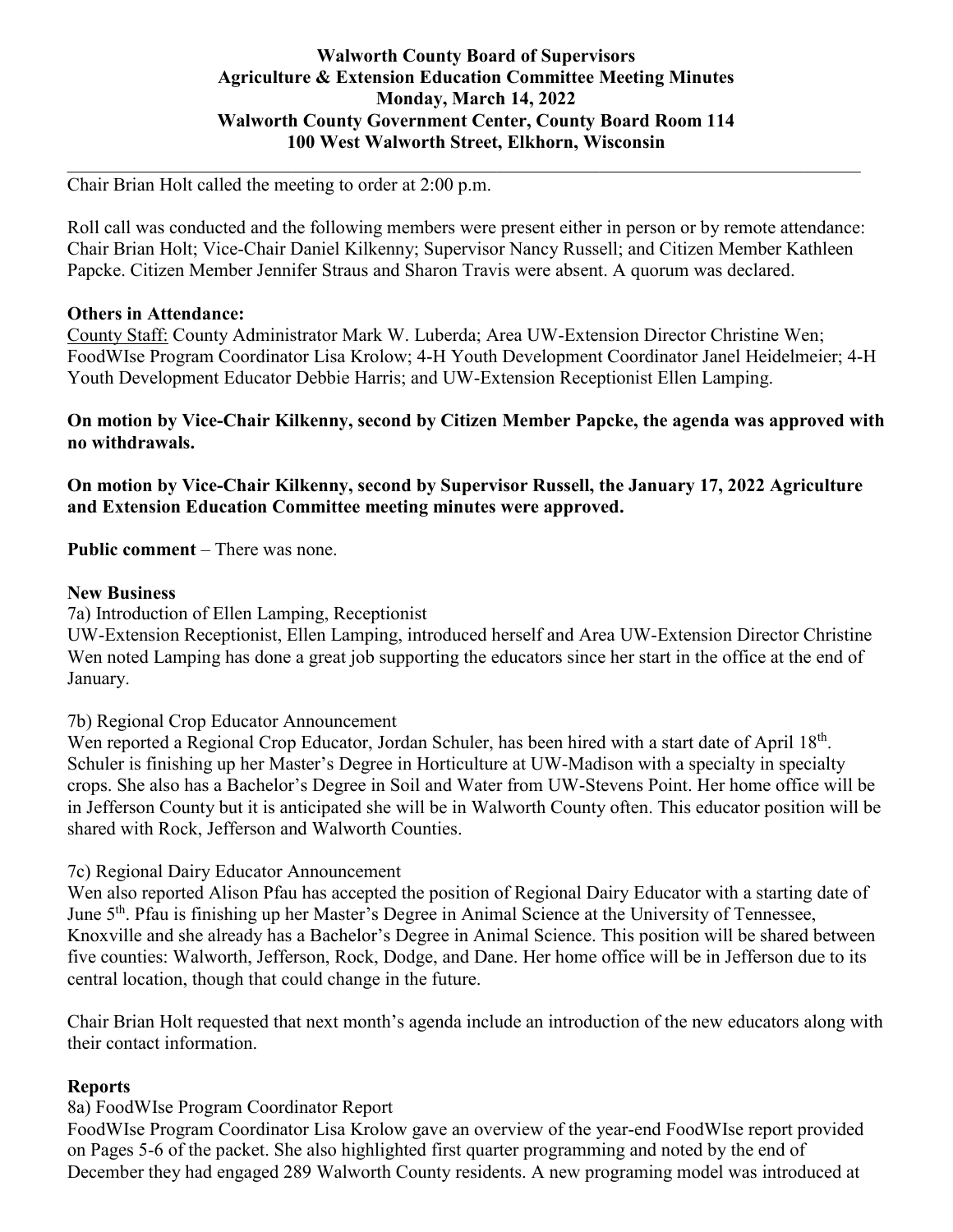Walworth County Board of Supervisors March 14, 2022 Agriculture & Extension Education Committee Meeting Minutes Page 2 of 3

Darien Elementary School, which was held in the gym and allowed them to meet with every student in the school. This program included a 15 minute nutrition lesson with a game for reinforcement and there are plans to introduce this model at other schools as well. Another program was introduced at Hartwell Street in Elkhorn, which is an apartment complex owned by the Walworth County Housing Authority for chronically homeless and disabled individuals. Krolow explained there was a cooking demonstration and the meal was shared with participants. She then discussed the Community Learning Center (CLC) program at Turtle Creek Elementary, in addition to a grocery store tour offered to CLC families which was held at Steinbrink's Piggly Wiggly in Delavan.

# 8b) Human Development and Relationships Extension Educator Report

Wen shared updates on the Human Development and Relationships Extension Educator Report on Amanda Kostman's behalf. She highlighted the continuing Rent Smart program which had 42 participants signed up in January with 18 attending; the February class had 12 participants who attended at least one class and seven participants who completed all six modules; March had 35 participants signed up with 17 attending three out of the six classes held so far. Wen also highlighted the financial and stress management components of the Cultivating Your Farm's Future program held in January. This was a cross programing effort which was aimed toward the family side of farm and agricultural businesses. Lastly, Wen noted other programs planned for next month, which can be found on Pages 7-13 of the packet.

# 8c) 4-H and Youth Development Program Report

4-H Youth Development Coordinator Janel Heidelmeier discussed programs that occurred over the past few months:

- An annual leader training was held where one leader from each chartered group, club, or program was required to attend. This year's topic was, Yearlong Experience: Learn Together, Lead Together, which focused on youth adult partnerships.
- There was a club officer training for any officer of the community clubs. This involved a team building activity then officer specific workshops.
- An orientation was held for new or fairly new Walworth County 4-H families. There was a group session which provided a brief overview of the 4-H program, then it was broken up into adult and youth groups.
- The Senior Leader Association will be hosting a leader recruitment event with more details to be provided in the coming months. Also, in partnership with the Senior Leader Association, a pen and paper survey related to the Music and Drama Fest was provided to parents and youth members in an effort to find insight to declining participation over the years.
- The Cloverbuds Science Savvy Series, which is the second of a four session series, the first being a book club held in the fall. In addition to the usual advertising, fliers (Page 14) were sent to every Cloverbud already enrolled in the program.
- The Cultural Cooking Series was offered to  $5<sup>th</sup>$  through  $8<sup>th</sup>$  graders. This was also a four session series with the goal of introducing young people to food they haven't tried.

Debbie Harris discussed the youth outreach programs she has been working on which include:

• 4-H Science Explorers Program which is a multi-level program for students. The high school component is a virtual career series titled, "Scientists Live." It will feature five 30 minute episodes with scientists discussing and answering questions about their fields related to agriculture. The middle school program titled, "Into the Lab" kicks off at end of March and will feature four 75 minute virtual programs where students will do hands on kit-based activities lead by scientists.